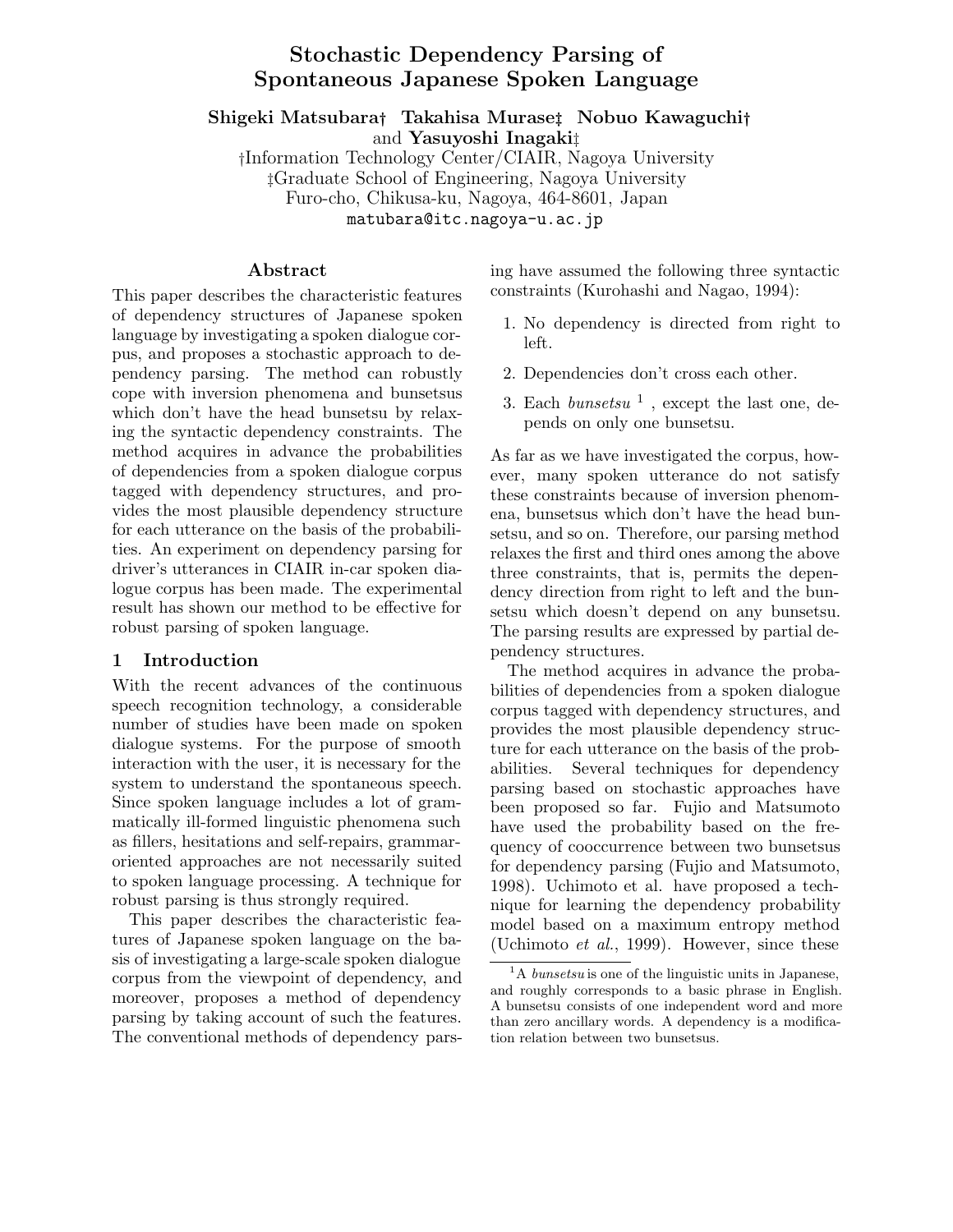techniques are for written language, whether they are available for spoken language or not is not clear. As the technique for stochastic parsing of spoken language, Den has suggested a new idea for detecting and parsing self-repaired expressions, however, the phenomena with which the framework can cope are restricted (Den, 1995).

On the other hand, our method provides the most plausible dependency structures for natural speeches by utilizing stochastic information. In order to evaluate the effectiveness of our method, an experiment on dependency parsing has been made. In the experiment, all driver's utterances in 81 spoken dialogues of CIAIR incar speech dialogue corpus (Kawaguchi *et al.*, 2001) have been used. The experimental result has shown our method to be available for robust parsing of spontaneously spoken language.

## **2 Linguistic Analysis of Spontaneous Speech**

We have investigated spontaneously spoken utterances in an in-car speech dialogue corpus which is constructed at the Center for Integrated Acoustic Information Research (CIAIR), Nagoya University (Kawaguchi *et al.*, 2001) The corpus contains speeches of dialogue between drivers and navigators (humans, a Wizard of OZ system, or a spoken dialogue system) and their transcripts.

### **2.1 CIAIR In-car Speech Dialogue Corpus**

Data collection project of in-car speech dialogues at CIAIR has started in 1999 (Kawaguchi *et al.*, 2002). The project has developed a private car, and been collecting a total of about 140 hours of multimodal data such as speeches, images, locations and so on. These data would be available for investigating in-car speech dialogues.

The speech files are transcribed into ASCII text files by hand. The example of a transcript is shown in Figure 1. As an advance analysis, discourse tags are assigned to fillers, hesitations, and so on. Furthermore, each speech is segmented into utterance units by a pause, and the exact start time and end time are provided for them. The environmental information about sex (male/female), speaker's role (driver/navigator), dialogue task

| $0.003 - 00:04:955 - 00:06:560$ M:D:N:O: |                                          |                       |
|------------------------------------------|------------------------------------------|-----------------------|
| じゃあ                                      |                                          | & ジャー                 |
| マック                                      | McDonald's]                              | &マック                  |
| 教えてください <sb> [Please tell me]</sb>       |                                          | & オシエテクダサイ <sb></sb>  |
| 0004 - 00:08:101-00:09:952 F:0:N:I:      |                                          |                       |
| ほい                                       | <b>TYes</b> 1                            | &ハイ                   |
| マクドナルドですね <sb> [McDonald's]</sb>         |                                          | & マクドナルドデスネ <sb></sb> |
| 0005 - 00:10:665-00:14:111 F:0:N:0:      |                                          |                       |
| この先        [Around here]                 |                                          | & コノサキ                |
| 二百メート先に                                  | [200 meters away from here] & ニヒャクメートサキニ |                       |
|                                          | マクドナルドが [McDonald's]                     | & マクドナルドガ             |
| あります <sb></sb>                           | [There is]                               | & アリマス <sb></sb>      |

Figure 1: Sample transcription of dialogue speech

(navigation/information retrieval/...), noise (noisy/clean) is provided for each utterance unit.

In order to study the features of in-car dialogue speeches, we have investigated all driver's utterance units of 195 dialogues. The number per utterance unit of fillers, hesitations and slips, are 0.34, 0.07, 0,04, respectively. The fact that the frequencies are not less than those of human-human conversations suggests the in-car speech of the corpus to be spontaneous.

### **2.2 Dependency Structure of Spoken Language**

In order to characterize spontaneous dialogue speeches from the viewpoint of dependency, we have constructed a spoken language corpus with dependency structures. Dependency analyses have been provided by hand for all driver's utterance units in 81 spoken dialogues of the in-car speech corpus. The specifications of part-of-speeches and dependency grammars are in accordance with those of Kyoto Corpus (Kurohashi and Nagao, 1997), which is one of Japanese text corpora. We have provided the following criteria for the linguistic phenomena peculiar to spoken language:

- There is no bunsetsu on which fillers and hesitations depend. They forms depen-They forms dependency structures independently.
- A bunsetsu whose head bunsetsu is omitted doesn't depend on any bunsetsu.
- The specification of part-of-speeches has been provided for the phrases peculiar to spoken language by adding lexical entries to the dictionary.
- We have defined one conversational turn as a unit of dependency parsing. The depen-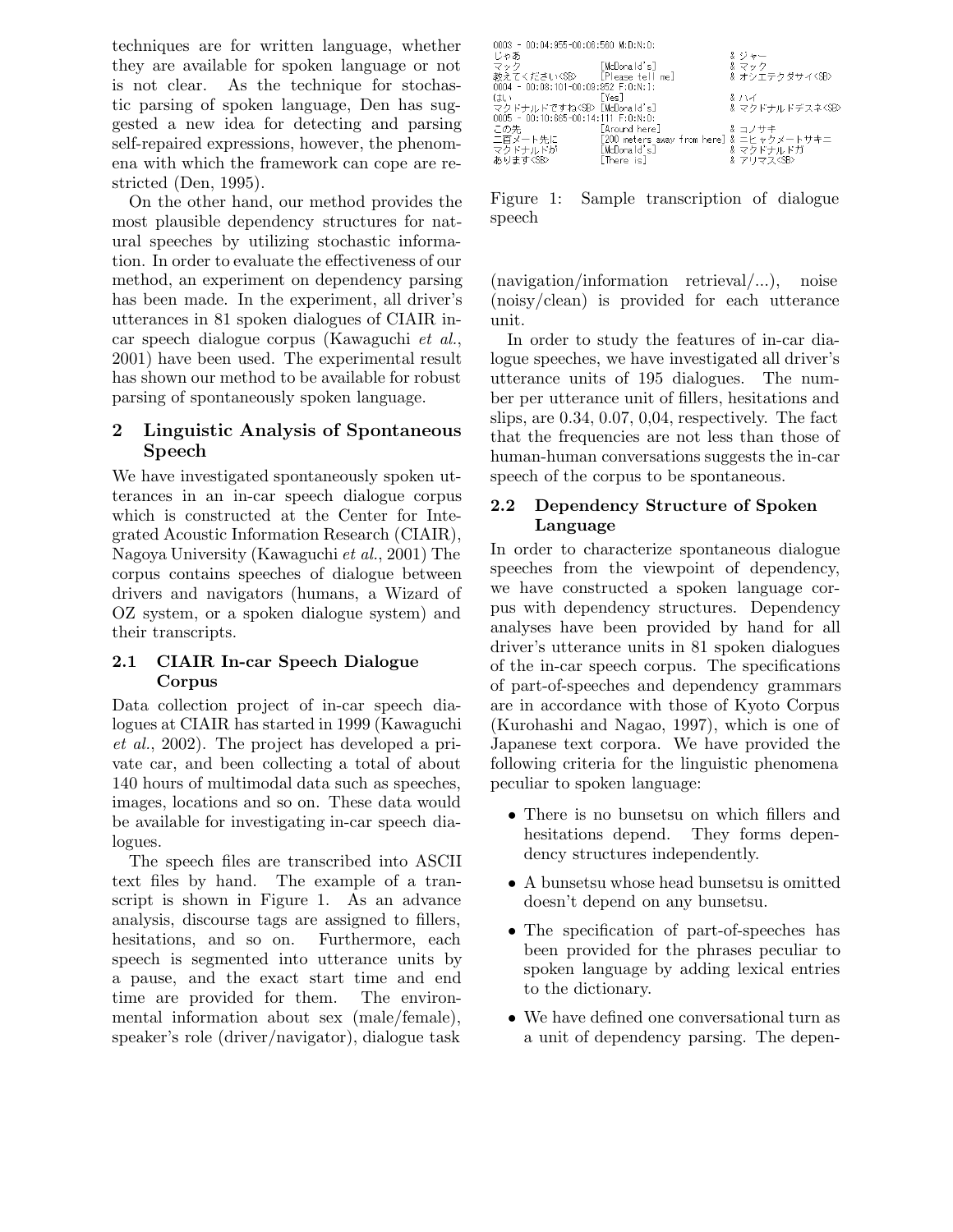| Table 1: Corpus data for dependency analysis |        |  |
|----------------------------------------------|--------|--|
| <b>Dialogues</b>                             |        |  |
| Utterance units                              | 7,781  |  |
| Conversational turns                         | 6,078  |  |
| <b>Bunsetsus</b>                             | 24,993 |  |
| Dependencies                                 | 11,789 |  |
| Dependencies per unit                        | 1.52   |  |
| Dependencies per turn                        | 1.94   |  |

dencies might be over two utterance units, but be not hardly over two conversational turns.

The outline of the corpus with dependency analyses is shown in Table 1. There exist 11,789 dependencies for 24,993 bunsetsus <sup>2</sup>. The average number of dependencies per turn is 1.94, and is exceedingly less than that of written language such as newspaper articles (about 10 dependencies). This does not necessarily mean that dependency parsing of spoken language is easy than that of written language. It is also required to specify the bunsetsu with no head bunsetsu because every bunsetsu does not depend on another bunsetsu. In fact, the bunsetsus which don't have the head bunsetsu occupy 52.8% of the whole.

Next, we investigated inversion phenomena and dependencies over two utterance units. 320 inversions, 3.8% of all utterance turns and about 0.04 times per turn, are in this data. This fact means that the inversion phenomena can not be ignored in spoken language processing. About 86.5% of inversions appear at the last bunsetsu. On the other hand, 73 dependencies, providing 5.4% of 1,362 turns consisting of more than two units, are over two utterance units. Therefore, we can conclude that utterance units are not always sufficient as parsing units of spoken language.

### **3 Stochastic Dependency Parsing**

Our method provides the most plausible dependency analysis for each spoken language utterance unit by relaxing syntactic constraints and utilizing stochastic information acquired from a large-scale spoken dialogue corpus. In this paper, we define one turn as a parsing unit accord-



Figure 2: Distance between dependencies and its frequencies

ing to the result of our investigation described in Section 2.2

#### **3.1 Dependency Structural Constraints**

As Section 1 has already pointed out, most conventional techniques for Japanese dependency parsing have assumed three syntactic constraints. Since the phenomena which are not hardly in written language appear frequently in spoken language, the actual dependency structure does not satisfy such the constraints. Our method relaxes the constraints for the purpose of robust dependency parsing. That is, our method considers that the bunsetsus, which don't have the head bunsetsu, such as fillers and hesitations, depend on themselves (relaxing the constraint that each bunsetsu depends on another only one bunsetsu). Moreover, we permit that a bunsetsu depends on its left-side bunsetsu to cope with the inversion phenomena (relaxing the constraint that dependencies are directed from left to right)  $3$ .

#### **3.2 Utilizing Stochastic Information**

Our method calculates the plausibility of the dependency structure by utilizing the stochastic information. The following attributes are used for that:

• Basic forms of independent words of a dependent bunsetsu  $b_i$  and a head bunsetsu

<sup>&</sup>lt;sup>2</sup>The frequency of filler bunsetsus is  $3,049$ .

<sup>&</sup>lt;sup>3</sup>Since the phenomena that dependencies cross each other is very few, the constraint is not relaxed.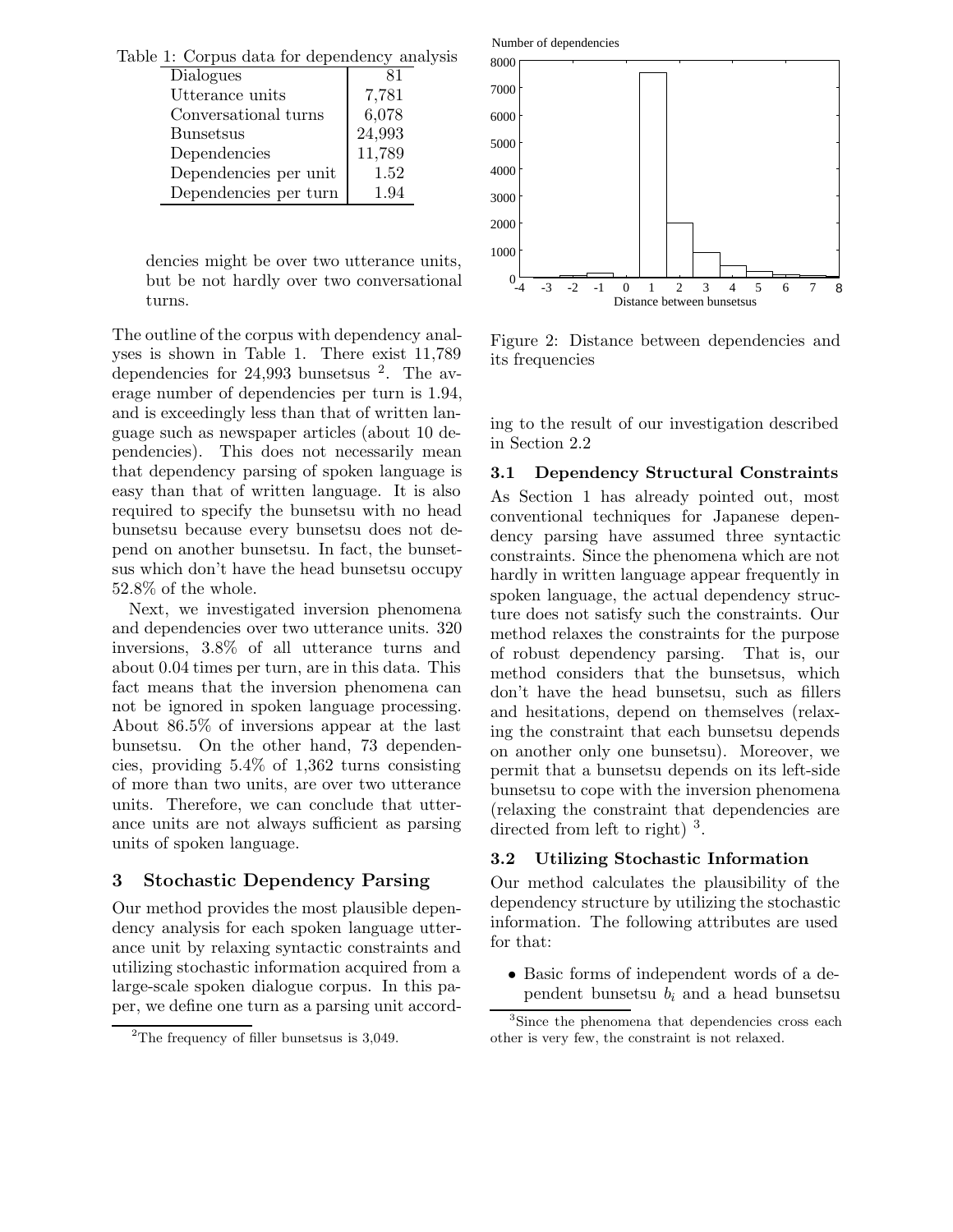Table 2: Examples of the types of dependencies

| $10000$ $\rightarrow$ $100000$ $\rightarrow$ $00000$ $\rightarrow$ $00000$ $\rightarrow$ $00000$ |                    |
|--------------------------------------------------------------------------------------------------|--------------------|
| Dependent bunsetsu                                                                               | Type of dependency |
| denwa-ga (telephone)                                                                             | case particle "ga" |
| mise-de (at a store)                                                                             | case particle "de" |
| hayaku (early)                                                                                   | continuous form    |
| ookii (big)                                                                                      | adnominal form     |
| kaeru (can buy)                                                                                  | adnominal form     |
| chotto (briefly)                                                                                 | adverb             |

 $b_j$ :  $h_i$ ,  $h_j$ 

- Part-of-speeches of independent words of a dependent bunsetsu *b<sup>i</sup>* and a head bunsetsu  $b_j$ :  $t_i$ ,  $t_j$
- Type of the dependency of a bunsetsu *bi*: *ri*
- Distance between bunsetsus  $b_i$  and  $b_j$ :  $d_{ij}$
- Number of pauses between bunsetsus *b<sup>i</sup>* and  $b_j$  :  $p_{ij}$
- Location of a dependent bunsetsu  $b_i$ :  $l_i$

Here, if a dependent bunsetsu  $b_i$  has an ancillary word, the type of the dependencies of a bunsetsu  $b_i$ ,  $r_i$ , is the lexicon, part-of-speech and conjugated form of the word, and if not so,  $r_i$  is the part-of-speech and the conjugated form of the last morpheme. Table 2 shows several examples of the types of dependencies. The location of the dependent bunsetsu means whether it is the last one of the turn or not. As Section 2 indicates, the method uses the location attribute for calculating the probability of the inversion, because most inverse phenomena tend to appear at the last of the turn.

The probability of the dependency between bunsetsus are calculated using these attribute values as follows:

$$
P(i \stackrel{rel}{\rightarrow} j|B) = \frac{C(i \rightarrow j, h_i, h_j, t_i, t_j, r_i)}{C(h_i, h_j, t_i, t_j, r_i)} \times \frac{C(i \rightarrow j, r_i, d_{ij}, p_{ij}, l_i)}{C(r_i, d_{ij}, p_{ij}, l_i)}
$$
(1)

Here, *C* is a cooccurrence frequency function and *B* is a sequence of bunsetsus  $(b_1b_2 \cdots b_n)$ .

In the formula (1), the first term of the right hand side expresses the probability of cooccurrence between the independent words, and the second term does that of the distance between bunsetsus. The problem of data sparseness is reduced by considering these phenomena to be independent each other and separating the probabilities into two terms. The probability that a bunsetsu which doesn't have the head bunsetsu can also be calculated in formula (1) by considering such the bunsetsu to depend on itself  $(i.e.,  $i = j$ ). The probability that a dependency$ structure for a sequence of bunsetsus *B* is *S* can be calculated from the dependency probabilities between bunsetsus as follows.

$$
P(S|B) = \prod_{i=1}^{n} P(i \stackrel{rel}{\to} j|B) \tag{2}
$$

For a sequence of bunsetsus, *B*, the method identifies the dependency structure with "*argmaxSP*(*S*|*B*)" satisfying the following conditions:

- Dependencies do not cross each other.
- Each bunsetsu doesn't no more than one head bunsetsu.

That is, our method considers the dependency structure whose probability is maximum to be the most plausible one.

#### **3.3 Parsing Example**

The parsing example of a user's utterance sentence including a filler "eto", a hesitation "so", a inversion between "nai-ka-na" and "chikaku-ni", and a pause, "Eto konbini nai-kana  $\langle pause \rangle$  so sono chikaku-ni (Is there a convenience store near there?)" is as follows:

The sequence of bunsetsus of the sentence is "[eto (well)],[konbini (convenience store)],[nai- $\text{ka-na (Is there?)}$ ,  $\langle pause \rangle$ , [so], [sono (there)], [chikaku-ni (near)]". The types of dependent of bunsetsus and the dependency probabilities between bunsetsus are shown in Table 2 and 3, respectively. Table 3 expresses that, for instance, the probability that "konbini" depends on "nai-ka-na" is 0.40. Moreover, the probability of that "eto" depends on "eto" means that the probability of that "eto" does not depend on any bunsetsu. Calculating the probability of every possible structure according to Table 3, that of the dependency structure shown in Figure 3 becomes the maximum.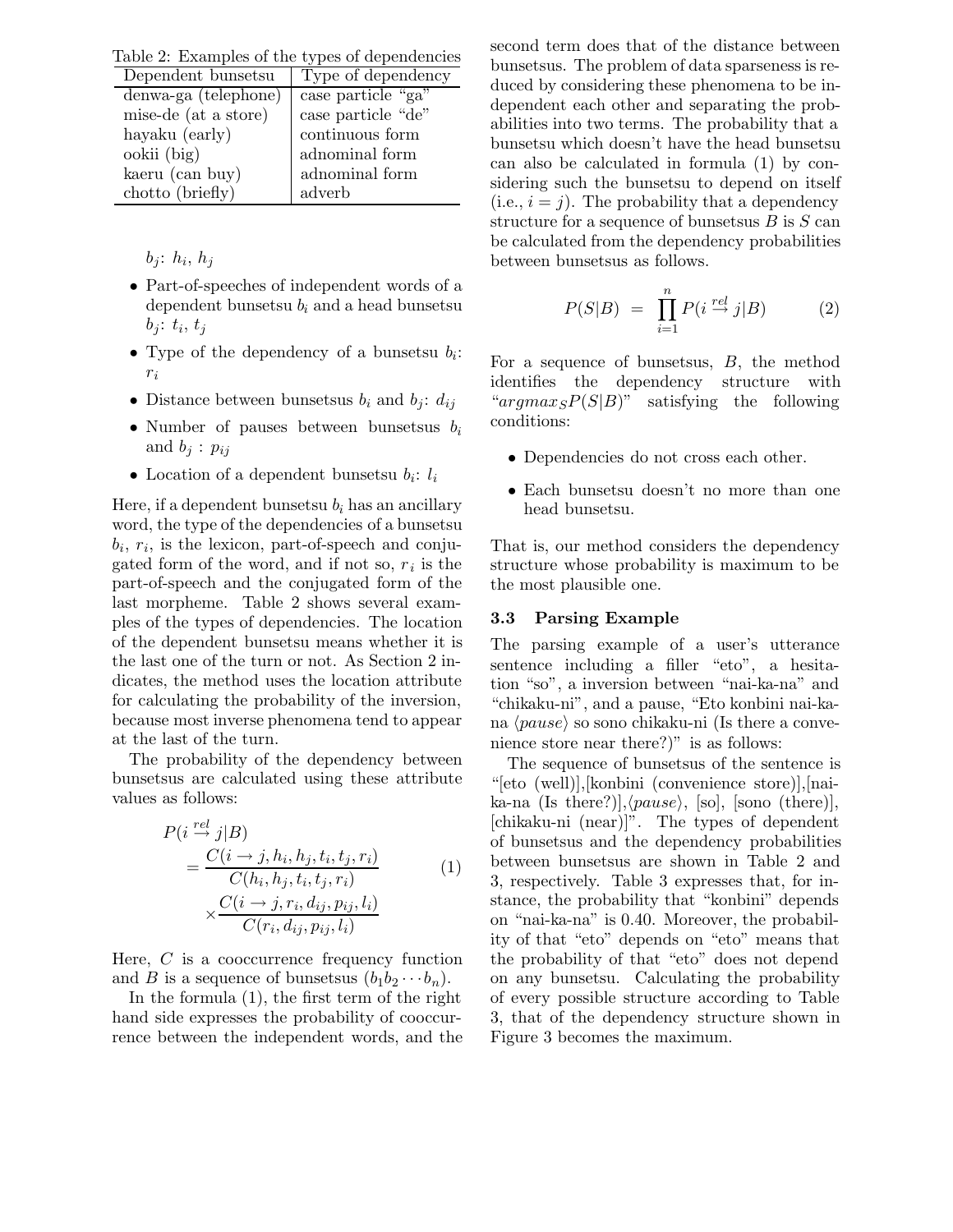Table 3: Dependency probabilities between bunsetsus

|                             | eto  | konbini | nai-ka-na | SO.  | soko-no | chikaku-ni |
|-----------------------------|------|---------|-----------|------|---------|------------|
| eto (well)                  | 1.00 | 0.00    | 0.00      | 0.00 | 0.00    | 0.00       |
| konbini (convenience store) | 0.00 | 0.01    | 0.40      | 0.00 | 0.00    | 0.00       |
| nai-ka-na (Is there?)       | 0.00 | 0.00    | 0.88      | 0.00 | 0.00    | 0.00       |
| so (hesitation)             | 0.00 | 0.00    | 0.00      | 1.00 | 0.00    | 0.00       |
| soko-no (there)             | 0.00 | 0.02    | 0.00      | 0.00 | 0.00    | 0.75       |
| chikaku-ni (near)           | 0.00 | 0.00    | 0.80      | 0.00 | 0.00    | 0.02       |



Figure 3: Dependency structure of "eto konbini nai-kana  $\langle pose \rangle$  so soko-no chikaku-ni"

Table 4: Experimental result of dependency parsing

| Item      | $\mathbf{a}$    | $(a)+(b)$ |
|-----------|-----------------|-----------|
| Precision | $82.0\%$ 88.5\% | 85.5%     |
| Recall    | 64.3% 83.3%     | 73.8%     |

(a): The result for 241 bunsetsus with a head (b): The result for 240 bunsetsus with no head  $(a)+(b)$ : The result for 481 bunsetsus

## **4 Parsing Experiment**

In order to evaluate the effectiveness of our method, an experiment on dependency parsing has been made using a corpus of CIAIR (Kawaguchi *et al.*, 2001).

### **4.1 Outline of Experiment**

We used the same data as that for our investigations in Section 2.2. That is, among all driver's utterance units of 81 dialogues, 100 turns were used for the test data, and 5978 turns for the learning data. The test data, the average bunsetsus per turn is 4.81, consists of 481 dependencies.

## **4.2 Experimental Result**

The results of the parsing experiment are shown partially in Figure 4. Table 4 shows the evaluation. For the parsing accuracy, both precision

and recall are measured. 355 of 415 dependencies extracted by our method are correct dependencies, providing 85.5% for precision rate and 73.8% for recall rate. We have confirmed that the parsing accuracy of our method for spoken language is as high as that of another methods for written language (Fujio and Matsumoto, 1998; Uchimoto *et al.*, 1999).

Our method correctly specified 200 of 240 bunsetsus which don't have the head bunsetsu. Most of them are fillers, hesitations and so on. It became clear that it is effective to utilize the dependency probabilities for identifying them.

## **5 Concluding Remarks**

This paper has proposed a method for dependency parsing of Japanese spoken language. The method can execute the robust analysis by relaxing syntactic constraints of Japanese and utilizing stochastic information. An experiment on CIAIR in-car spoken dialogue corpus has shown our method to be effective for spontaneous speech understanding.

This experiment has been made on the assumption that the speech recognition system has a perfect performance. Since the transcript generated by a continuous speech recognition system, however, might include a lot of recognition errors, exceedingly robust parsing technologies are strongly required. In order to demonstrate our method to be practical for automatic speech transcription, an experiment using a continuous speech recognition system will be done.

**Acknowledgement:** The authors would like to thank all members of SLP Group in our laboratory for their contribution to the construction of the Japanese spoken language corpus with the dependency analysis. This work is partially supported by the Grand-in-Aid for COE